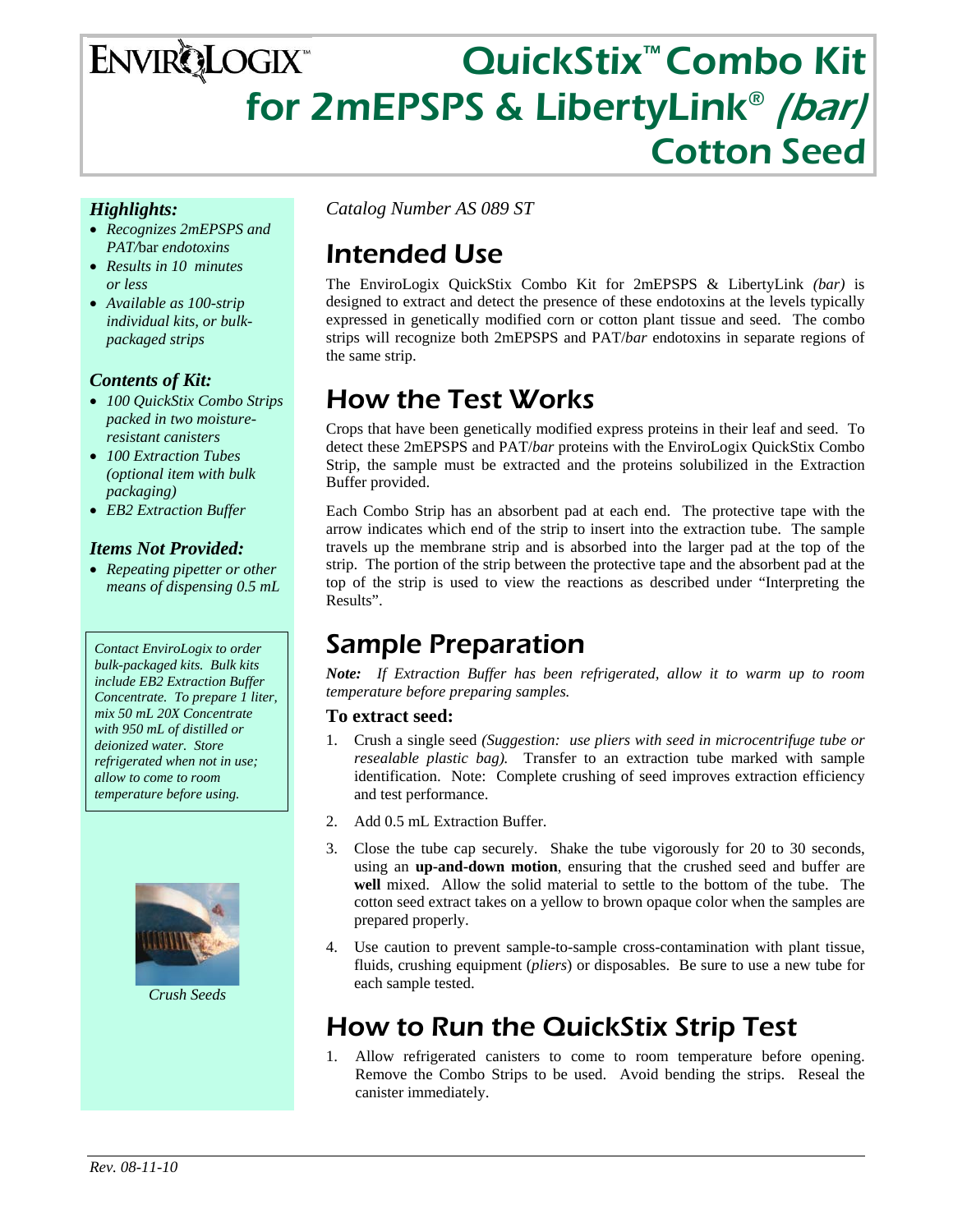#### QuickStix Combo Kit for 2mEPSPS & LibertyLink (bar) Cotton Seed Page 2 of 4



*Extract Seed Sample* 



*Insert QuickStix* 

- 2. Place the strip into the extraction tube. The sample will travel up the strip. Use a rack to support multiple tubes if needed.
- 3. Allow the strip to develop for 10 minutes before making final assay interpretations. Positive sample results may become obvious much more quickly.
- 4. To retain the strip, cut off and discard the bottom section of the strip covered by the arrow tape.

# Interpreting the Results

Development of the Control Line within 10 minutes indicates that the strip has functioned properly. Any strip that does not develop a Control Line should be discarded and the sample re-tested using another strip.

**One Line** – If the extract is from a negative sample, the strip will only show the Control Line. Development of the Control Line within 7 minutes indicates that the strip has functioned properly. Any strip that does not develop a Control Line should be discarded, and the sample re-tested using another strip.

**Three Lines** – If the extract is from a sample containing both 2mEPSPS and PAT/*bar* proteins, a total of three lines will appear.

**Two Lines** – If the extract contains either 2mEPSPS or PAT/*bar* proteins, the strip will develop two lines. To identify the positive Test Line, compare the strip to the Interpretation Guide.

Extracts containing 2mEPSPS protein will exhibit a Test Line about 5 mm below the Control Line; extracts containing PAT/*bar*



*Any clearly discernable pink Test Line is considered positive* 

protein will exhibit a Test Line about 10 mm below the Control Line.

## Kit Storage

This QuickStix Kit can be stored at room temperature, or refrigerated for a longer shelf life. Note the shelf life on the kit box for each storage temperature. The kit may be used in field applications; however, prolonged exposure to high temperatures may adversely affect the test results. Do not open the desiccated canister until ready to use the test strips.

## Precautions and Notes

- This kit is designed for screening for presence or absence only and is not meant to be quantitative.
- As with all tests, it is recommended that results be confirmed with an alternate method if necessary.
- The assay has been optimized using the protocol and buffer provided in the kit. Deviation from this protocol may invalidate the results of the test.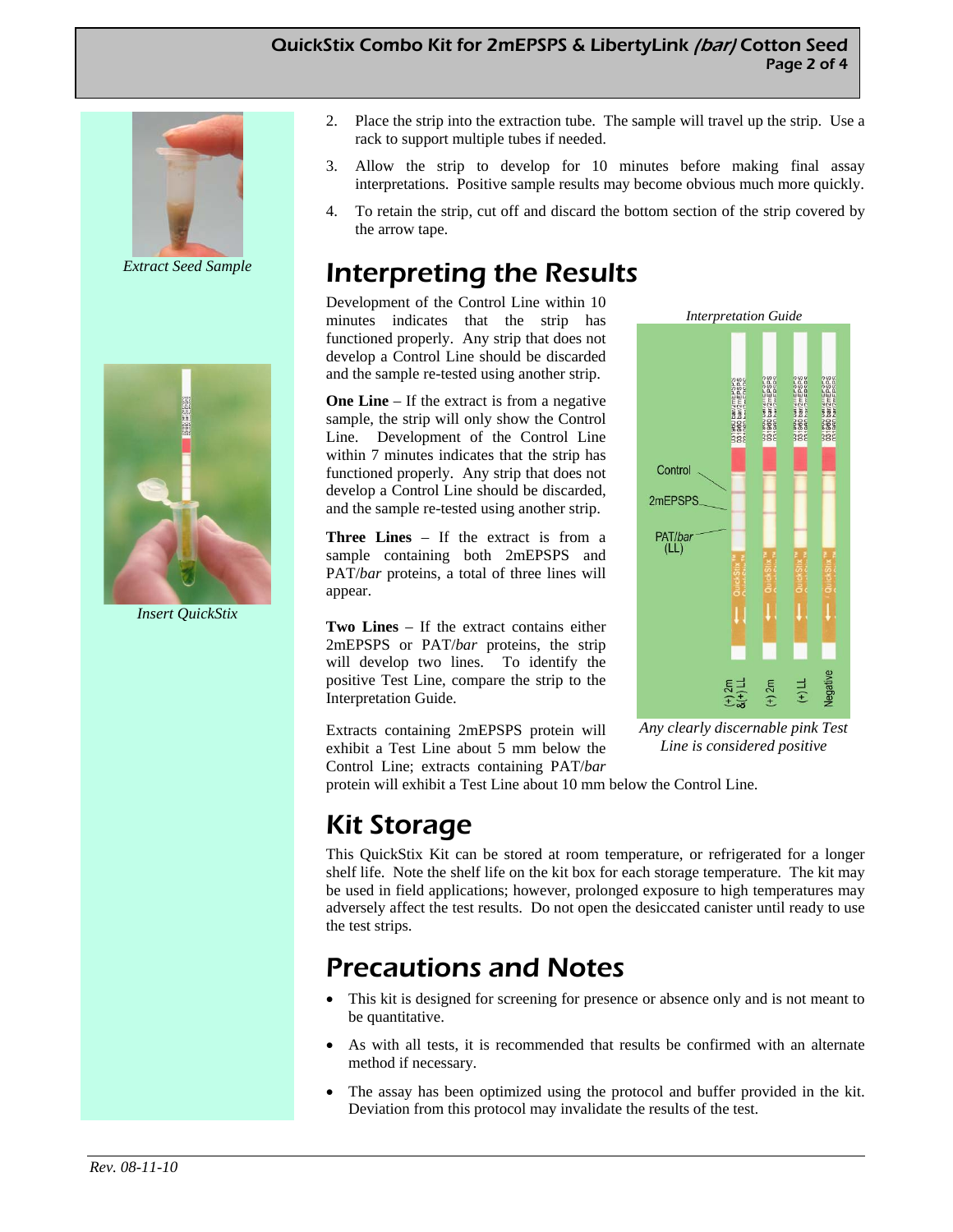#### QuickStix Combo Kit for 2mEPSPS & LibertyLink (bar) Cotton Seed Page 3 of 4

- The results generated through the proper use of this kit reflect the condition of the working sample directly tested. Extrapolation as to the condition of the originating lot from which the working sample was derived should be based on sound sampling procedures and statistical calculations which address random sampling effects, non-random seed lot sampling effects, and assay system uncertainty. A negative result obtained when properly testing the working sample does not necessarily mean the originating lot is entirely negative for the analyte or protein in question.
- A negative result with this kit does not mean that the sampled tissue has not been otherwise genetically modified.
- Warning: a strong positive result may safely be interpreted in as little as 2 minutes after sample addition. It is not safe, however, to conclude that a sample is negative before a full 10 minutes has elapsed, as a weak positive sample may require the full 10 minutes for a distinct Test Line to appear.
- Protect all components from hot or cold extremes of temperature when not in use. Do not leave in direct sunlight or in vehicle.